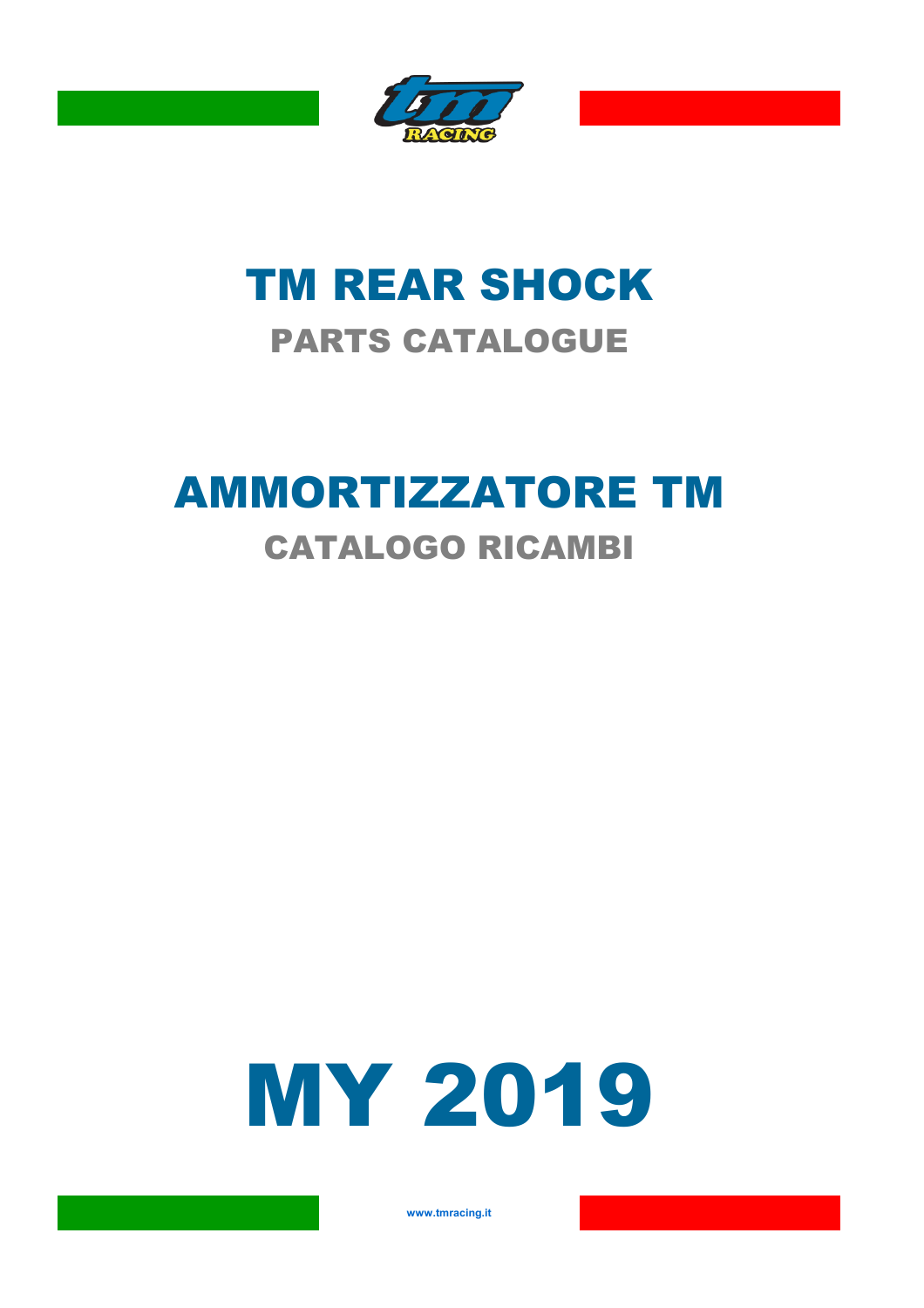

#### **AMMORTIZZATORE 2/4 TEMPI | REAR SHOCK 2/4 STROKE** TAVOLA | DRAWING 1

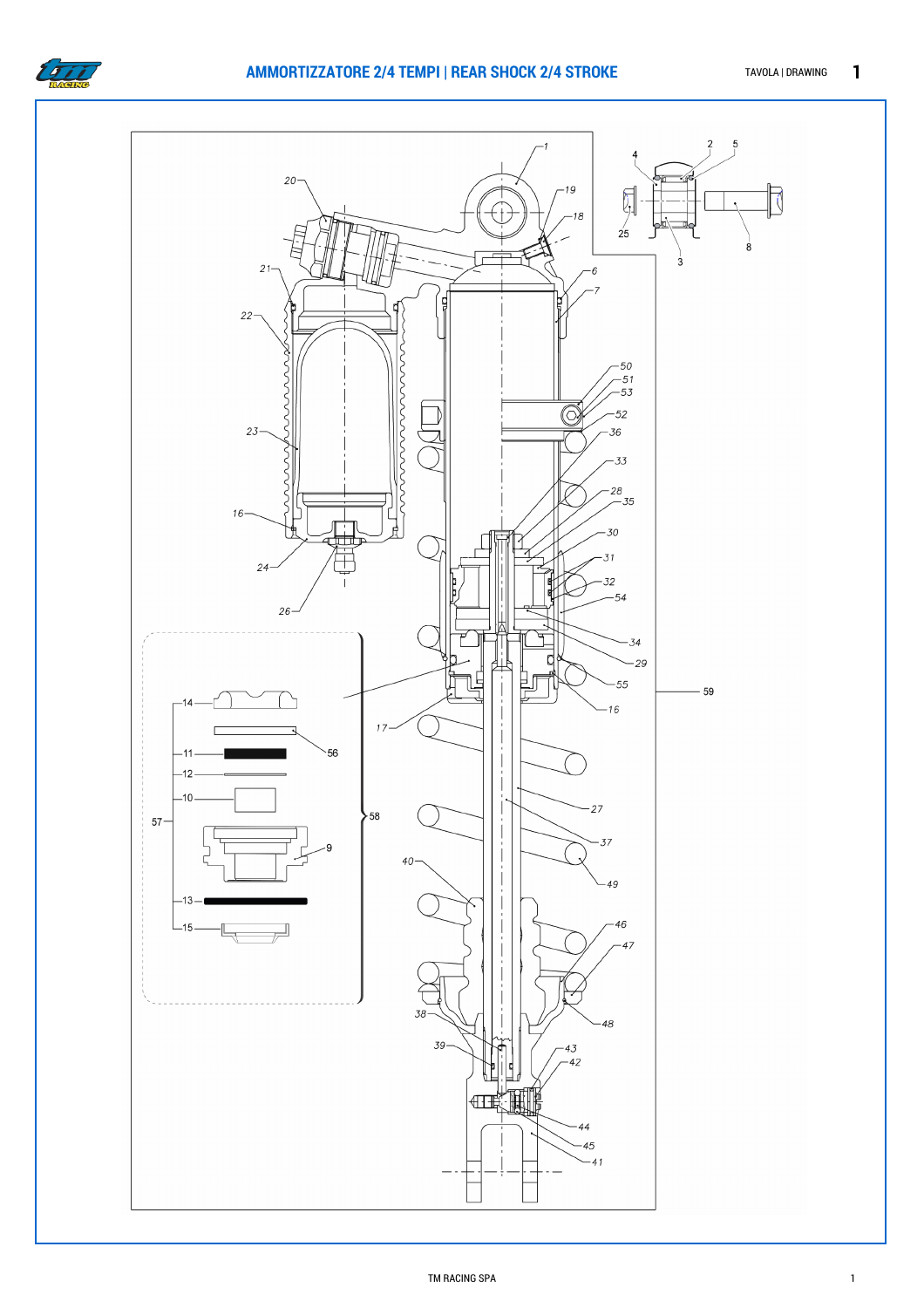

#### **AMMORTIZZATORE 2/4 TEMPI | REAR SHOCK 2/4 STROKE** TAVOLA | DRAWING 1

| POS.           | COD. 2T  | Q.tà - Q.ty    | ΜY    | <b>NOTE</b> | <b>DESCRIZIONE</b>         | <b>DESCRIPTION</b>              |
|----------------|----------|----------------|-------|-------------|----------------------------|---------------------------------|
| $\mathbf{1}$   | 72194    | $\mathbf{1}$   |       | 2T/2S       | <b>TESTINA MONO</b>        | <b>MONO HEAD</b>                |
|                | F72502   | $\mathbf{1}$   |       | 4T/4S       | <b>TESTINA MONO</b>        | <b>MONO HEAD</b>                |
| $\overline{2}$ | 19101    | $\mathbf{1}$   |       |             | <b>GABBIA A RULLI</b>      | <b>BALL BEARING CAGE</b>        |
| 3              | 73213    | $\mathbf{1}$   |       |             | <b>BOCCOLA</b>             | <b>BUSHING</b>                  |
| $\overline{4}$ | F26536   | $\overline{2}$ |       |             | SPESSORE                   | SPACER                          |
| 5              | 12058    | $\overline{2}$ |       |             | ANELLO OR                  | O-RING                          |
| 6              | 12007    | $\mathbf{1}$   |       |             | ANELLO OR SCARICO          | <b>EXHAUST O-RING</b>           |
| $\overline{7}$ | F72527   | $\mathbf{1}$   |       |             | <b>TUBO</b>                | <b>PIPE</b>                     |
| 8              | 49792    | $\mathbf{1}$   |       |             | VITE TE M10x54             | HEXAGON SOCKET-HEAD BOLT M10x54 |
| 9              | F72539   | $\mathbf{1}$   | MY 19 |             | <b>GUIDA STELO</b>         | <b>GUIDE ROD</b>                |
| 10             | 72252    | $\mathbf{1}$   | MY 19 |             | <b>BOCCOLA</b>             | <b>BUSHING</b>                  |
| 11             | F04387   | $\mathbf{1}$   | MY 19 |             | TENUTA                     | OIL SEAL                        |
| 12             | F48399   | $\mathbf{1}$   | MY 19 |             | SPESSORE                   | SPACER                          |
| 13             | F12333   | $\mathbf{1}$   |       |             | ANELLO OR                  | O-RING                          |
| 14             | F72402   | $\mathbf{1}$   |       |             | <b>TAMPONE</b>             | PAD                             |
| 15             | F04374   | $\mathbf{1}$   |       |             | PARAPOLVERE                | <b>DUST SEAL</b>                |
| 16             | 49268    | $\overline{2}$ |       |             | ANELLO RITEGNO             | <b>RETAINING CIRCLIP</b>        |
| 17             | F72350   | $\mathbf{1}$   |       |             | COPERCHIO                  | COVER                           |
|                |          |                |       |             |                            |                                 |
| 18             | 49944    | $\mathbf{1}$   |       |             | VITE TS M5x12              | SCREW TS M5x12                  |
| 19             | F12306   | $\mathbf{1}$   |       |             | ANELLO OR Ø32-40           | O-RING Ø32-40                   |
| 20             | 72406    | $\mathbf{1}$   |       |             | VALVOLA COMPRESSIONE       | <b>COMPRESSION VALVE</b>        |
| 21             | 12253    | $\mathbf{1}$   |       |             | ANELLO OR SCARICO          | <b>EXHAUST O-RING</b>           |
| 22             | F72453   | $\mathbf{1}$   |       |             | <b>SERBATOIO</b>           | <b>TANK</b>                     |
| 23             | F72452   | $\mathbf{1}$   |       |             | <b>MEMBRANA</b>            | MEMBRANE                        |
| 24             | F72455   | $\mathbf{1}$   |       |             | <b>TAPPO</b>               | <b>PLUG</b>                     |
| 25             | 49681    | $\mathbf{1}$   |       |             | DADO AUTOBLOCCANTE M10     | SELF-LOCKING NUT M10            |
| 26             | F72381   | $\mathbf{1}$   |       |             | VALVOLA                    | VALVE                           |
| 27             | F72456   | $\mathbf{1}$   |       |             | STELO AMMORTIZZATORE       | SHOCK ABSORBER ROD              |
| 28             | F72405   | $\mathbf{1}$   |       |             | RONDELLA Ø12x26x4          | WASHER Ø12x26x4                 |
| 29             | F72404   | $\overline{1}$ |       |             | RONDELLA Ø12x44.5x5        | WASHER Ø12x44.5x5               |
| 30             | F72372   | $\overline{1}$ |       |             | PISTONE AMMORTIZZATORE     | SHOCK ABSORBER PISTON           |
| 31             | F12328.1 | $\overline{2}$ |       |             | ANELLO OR Ø42,5            | O-RING Ø42,5                    |
| 32             | F72401   | $\overline{1}$ |       |             | ANELLO DI TENUTA Ø50       | SEALING RING Ø50                |
| 33             | F49848   | $\mathbf{1}$   |       |             | DADO M12                   | NUT M12                         |
| 34             | 75120    | $\mathbf{1}$   |       | 2T/2S       | PACCO LAMELLE COMPRESSIONE | COMPRESSION REED PACK           |
|                | F72407   | $\mathbf{1}$   |       | 4T/4S       | PACCO LAMELLE COMPRESSIONE | <b>COMPRESSION REED PACK</b>    |
| 35             | 76120    | $\mathbf{1}$   |       | 2T/2S       | PACCO LAMELLE ESTENSIONE   | <b>EXTENSION REED PACK</b>      |
|                | F72408   | $\mathbf{1}$   |       | 4T/4S       | PACCO LAMELLE ESTENSIONE   | <b>EXTENSION REED PACK</b>      |
| 36             | F72406   | $\mathbf{1}$   |       |             | <b>UGELLO</b>              | NOZZLE                          |
| 37             | F72457   | $\mathbf{1}$   |       |             | <b>ASTINA</b>              | <b>DIPSTICK</b>                 |
| 38             | F72371   | $\mathbf{1}$   |       |             | <b>PUNTALE</b>             | PUSH ROD                        |
| 39             | 12056    | $\mathbf{1}$   |       |             | ANELLO OR                  | O-RING                          |
| 40             | F72403   | $\mathbf{1}$   |       |             | <b>TAMPONE</b>             | PAD                             |
| 41             | F72364   | $\mathbf{1}$   |       | 2T/2S       | PIEDINO                    | <b>FORK BOTTOM</b>              |
|                | F72362   | $\mathbf{1}$   |       | 4T/4S       | PIEDINO                    | FORK BOTTOM                     |
| 42             | F72368   | $\mathbf{1}$   |       |             | <b>REGISTRO</b>            | <b>ADJUSTER</b>                 |
| 43             | F12319   | $\mathbf{1}$   |       |             | ANELLO OR                  | O-RING                          |
| 44             | F16455   | $\mathbf{1}$   |       |             | <b>MOLLA</b>               | <b>SPRING</b>                   |
| 45             | 19057    | $\overline{2}$ |       |             | SFERA Ø3                   | BALL Ø3                         |
| 46             | F72485   | $\mathbf{1}$   |       |             | PIATTELLO                  | PLATE                           |
| 47             | F72366   | $\mathbf{1}$   |       |             | <b>FLANGIA</b>             | <b>FLANGE</b>                   |
| 48             | F49845   | $\mathbf{1}$   |       |             | ANELLO RITEGNO             | <b>RETAINING CIRCLIP</b>        |
| 49             | F72462   | $\mathbf{1}$   |       |             | MOLLA K=40                 | SPRING K=40                     |
|                |          |                |       |             |                            |                                 |
| 49             | F72423   | $\mathbf{1}$   |       |             | MOLLA K=42                 | SPRING K=42                     |
| 49             | F72351   | $\mathbf{1}$   |       |             | MOLLA K=44                 | SPRING K=44                     |
| 49             | F72352   | $\mathbf{1}$   |       |             | MOLLA K=46                 | SPRING K=46                     |
| 49             | F72353   | $\mathbf{1}$   |       |             | MOLLA K=48                 | SPRING K=48                     |
| 49             | F72354   | $\mathbf{1}$   |       |             | MOLLA K=50                 | SPRING K=50                     |
| 49             | F72355   | $\mathbf{1}$   |       |             | MOLLA K=52                 | SPRING K=52                     |
| 49             | F72398   | $\mathbf{1}$   |       |             | MOLLA K=54                 | SPRING K=54                     |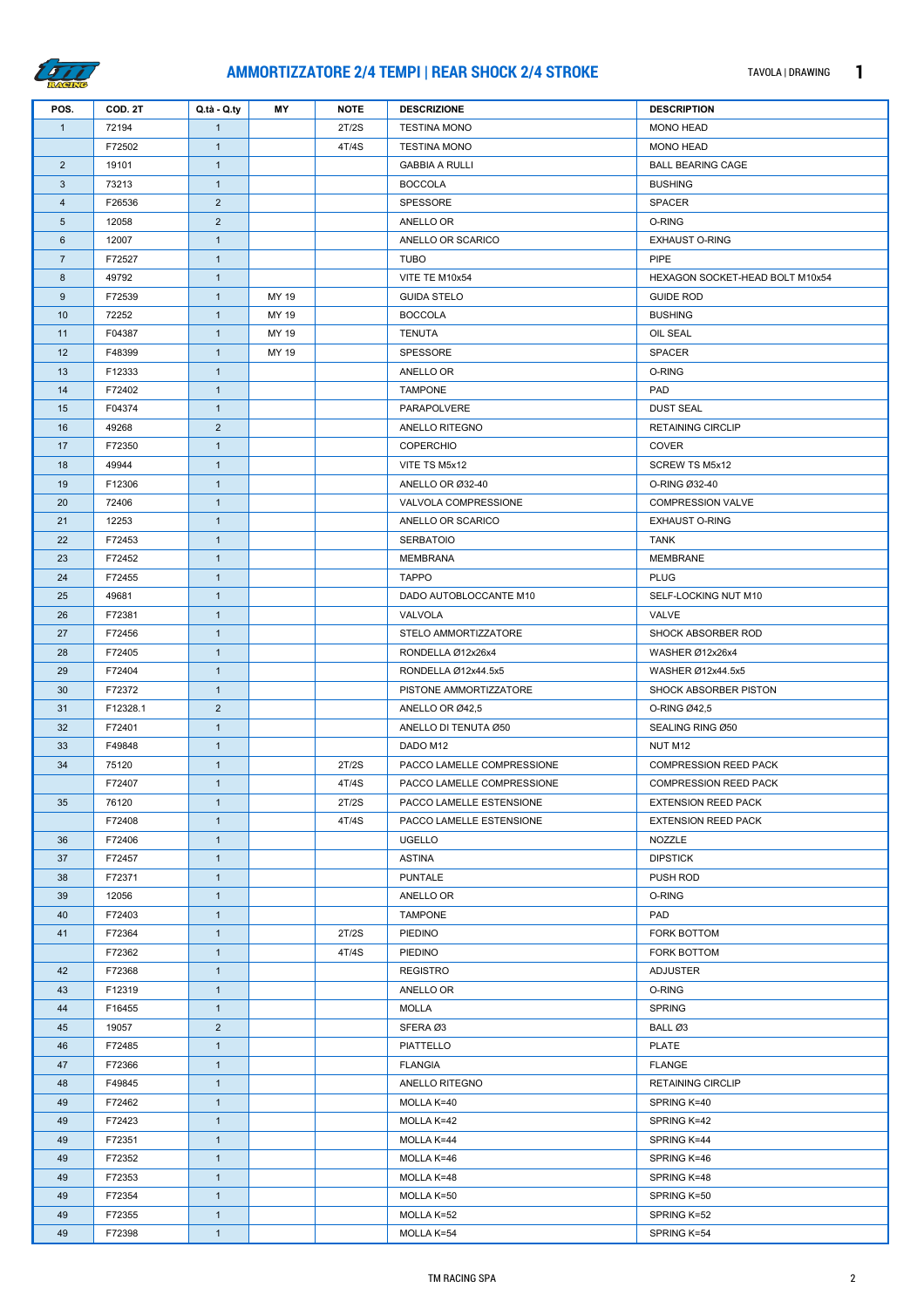

#### **AMMORTIZZATORE 2/4 TEMPI | REAR SHOCK 2/4 STROKE** TAVOLA | DRAWING 1